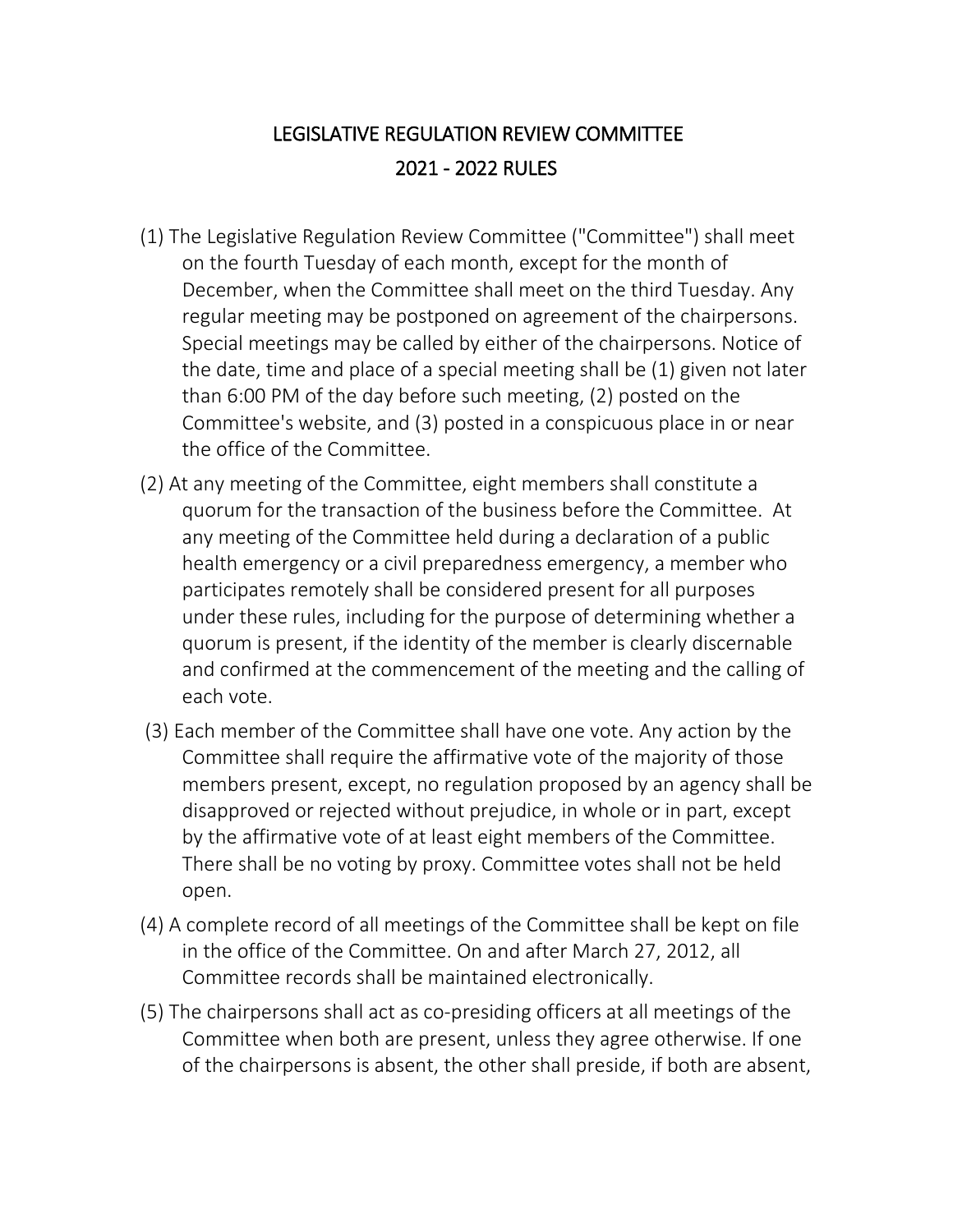the ranking members shall act as presiding officers pro-tempore, unless they agree otherwise.

- (6) The chairpersons may appoint such subcommittees as they deem necessary to carry on the work of the Committee. Such subcommittees shall have whatever authority may be delegated to them by the chairpersons, including, but not limited to, reviewing proposed regulations submitted by state agencies.
- (7) Submittal of a proposed regulation to the Committee shall be made in accordance with section 4-170 of the Connecticut General Statutes. The date of submission for purposes of review by the Committee shall be the first Tuesday of the month. In accordance with said section, the Committee shall have sixty-five days from the date of submission to act on any new proposed regulation and thirty-five days from the date of submission to act on any proposed regulation previously rejected without prejudice by the Committee.
- (8) (a) Submittal of an emergency regulation to the Committee shall be made in accordance with section 4-168 of the Connecticut General Statutes.

*(b) Committee procedure for an emergency regulation shall be as follows:* 

(1) Immediately upon receipt, an emergency regulation shall be forwarded to all members. The time period for Committee action shall begin the day following receipt by the Committee.

(2) In accordance with section 4-168 of the Connecticut General Statutes, the Committee may either approve or disapprove, in whole or in part, an emergency regulation not later than fifteen calendar days after its submission to the Committee, at a regular meeting, if one is scheduled, or may, upon the call of either chairperson or any five or more members, hold a special meeting for the purpose of approving or disapproving the regulation, in whole or in part.

(3) The failure of the committee to act on a proposed emergency regulation within such fifteen-day period shall be deemed an approval.

(9) Meeting agendas shall be posted on the Committee's Internet website.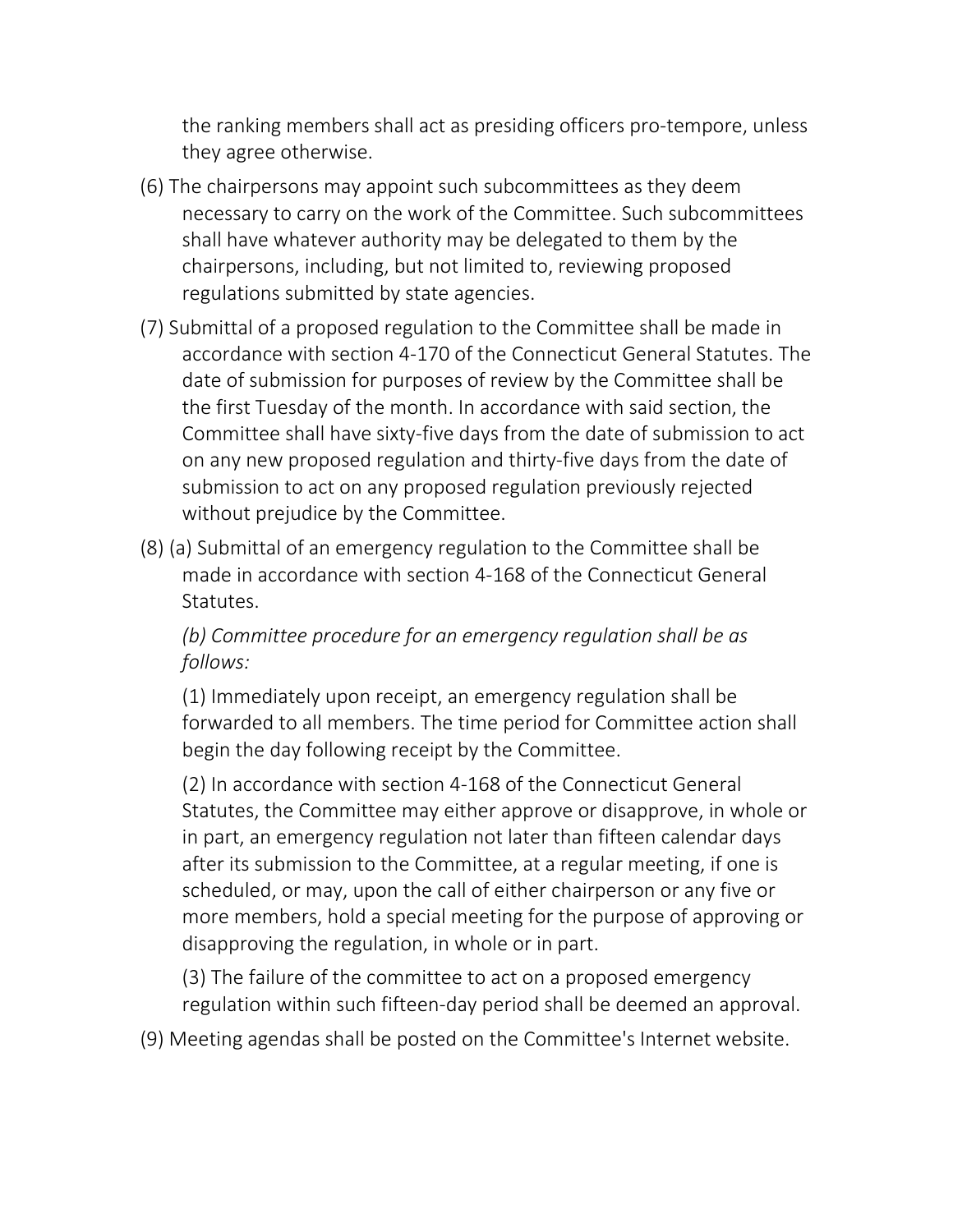(10) (a) Each proposed regulation submitted to the Committee shall include a submittal cover letter from the agency summarizing why the regulation is being promulgated, the substance of the regulation, and a summary of all public hearings held by the agency or comments received by the agency concerning the proposed regulation.

(b) For each proposed regulation submitted to the Committee, the statement of purpose required by section 4-170 of the Connecticut General Statutes shall be a detailed, plain language narrative that includes:

(1) The purpose of the regulation, including the problems, issues or circumstances that the regulation proposes to address,

(2) A summary of the main provisions of the regulation, and

(3) The legal effects of the regulation, including all the ways the regulation would change existing regulations or other law.

- (11) Requests by an agency for early consideration of a regulation shall be received not later than one week before the fourth Tuesday in the month prior to the month the agency wishes the regulation to be considered. If the request for early consideration is approved by an affirmative vote of the Committee, the regulation shall be submitted by the agency in final proposed form, with the approval of the Attorney General pursuant to section 4-169 of the Connecticut general statutes, not later than the first Tuesday of the month the regulation is to be considered.
- (12) (a) An agency may withdraw a proposed regulation from consideration by submitting an electronic notification of withdrawal to the Committee, prior to the convening of the meeting at which the Committee is scheduled to consider the regulation. Any regulation that is withdrawn prior to the convening of the meeting at which the Committee is scheduled to consider the regulation shall be treated as a new proposed regulation, for the purposes of section 4-170 of the Connecticut General Statutes, when the agency next submits such regulation to the Committee. A regulation may be withdrawn after the Committee meeting is convened only by an affirmative vote of the Committee.